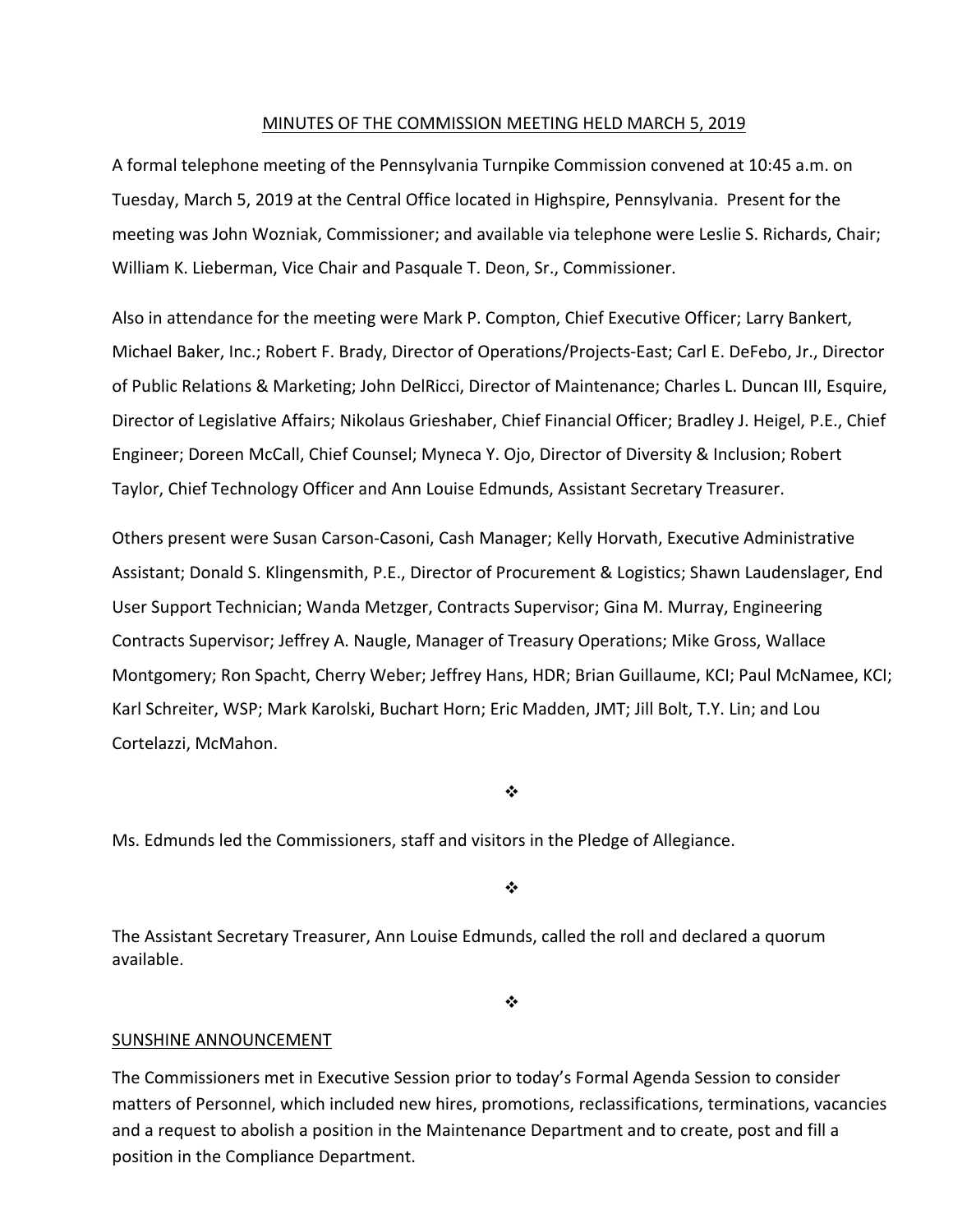MINUTES OF THE MEETING‐MARCH 5, 2019 **2** | Page

The Commissioners also engaged in non‐deliberative, informational discussions regarding various actions and matters, which have been approved at previous public meetings.

## $\bullet$

## PUBLIC COMMENT

Ms. Edmunds: The public is welcome to address the Commission regarding items listed on the Agenda or other items not listed on the Agenda that are within the Commission's authority or control.

In order to conduct an orderly and effective meeting, all persons wishing to address the Commission should have signed in a requested time to speak. If you have not done so, you are invited to do so at this time.

There were no requests to address the Commission.

 $\frac{1}{2}$ 

#### MINUTES OF THE MEETING

Motion‐That the Minutes of the meeting held February 19, 2019 be approved and filed as submitted ‐ was made by Commissioner Wozniak, seconded by Commissioner Deon, and passed unanimously.

 $\frac{1}{2}$ 

#### COMMUNICATIONS

Motion‐That the Commission approves the memo received from the Chief Counsel‐was made by Commissioner Wozniak, seconded by Commissioner Deon, and passed unanimously.

# $\frac{1}{2}$

#### PERSONNEL

Motion‐That the Commission approves the Personnel as submitted‐was made by Commissioner Wozniak, seconded by Commissioner Deon, and passed unanimously.

 $\frac{1}{2}$ 

UNFINISHED BUSINESS No Unfinished Business to consider.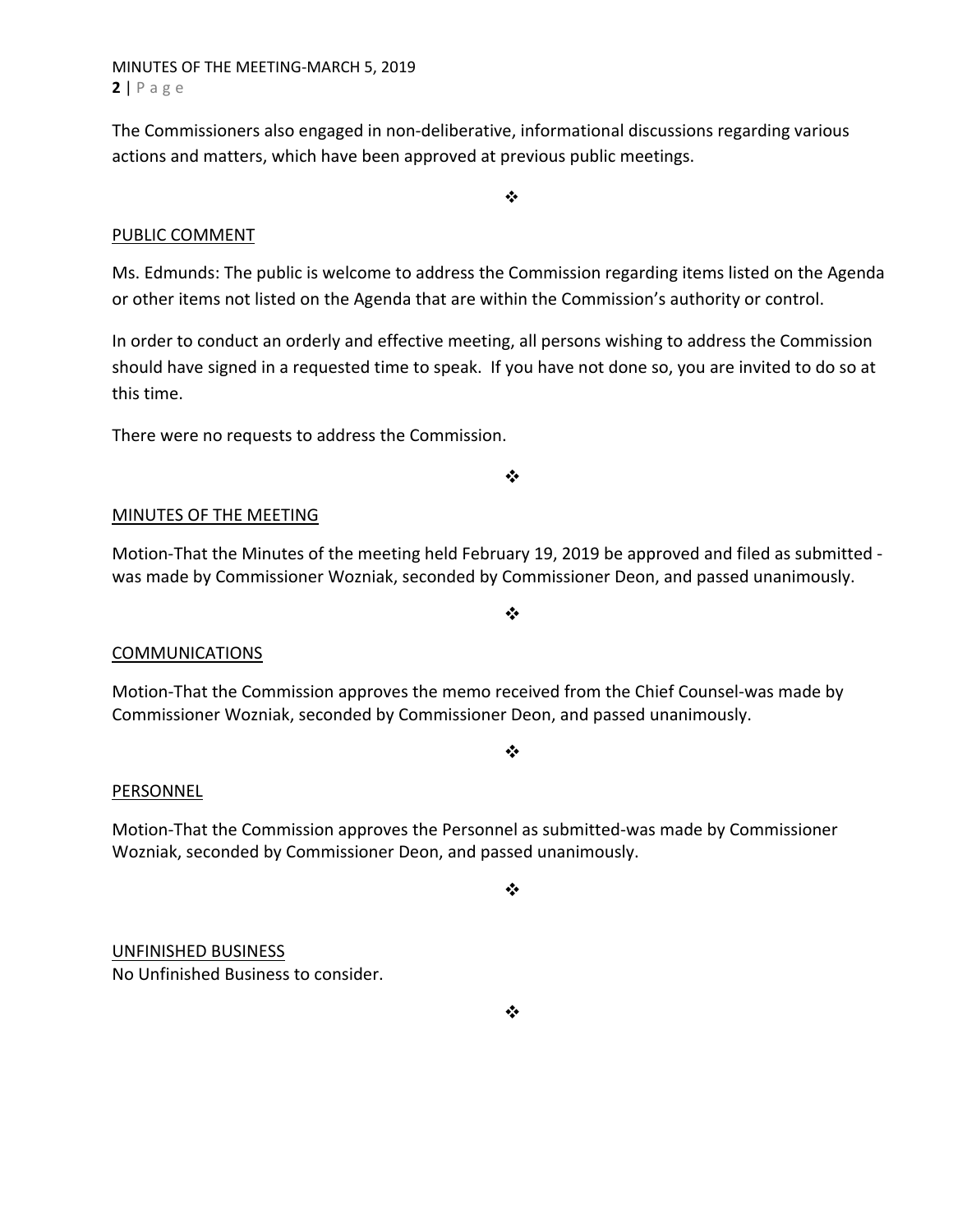#### MINUTES OF THE MEETING‐MARCH 5, 2019 **3** | Page

### NEW BUSINESS

## CHANGE ORDERS AND FINAL PAYMENTS

Motion‐That the Commission approves the Change Orders and Final Payments for the items listed in memos "a" through "c":

- a. Change Order #9 and Final Payment for Contract #T‐129.00T001‐3‐06 for the New Baltimore Slope remediation from MP 127.23 to MP 129.37 with Independence Excavating, Inc. for a decrease of \$187,390.92 to balance items to actual work completed and repairs to Cider Road Bridge; for a final contract value of \$30,825,425.67 and final amount due to the contractor of \$227,223.73;
- b. Change Order #8 for Contract #S‐006.00X002‐3‐09 for construction of the Southern Beltway, Section 55C1‐1, between MP S14.24 and MP S16.06 with The Beaver Excavating Company, for a 25‐ day time extension;
- c. Change Order #2 and Final Payment for Contract #T‐288.10S001‐3‐02 for redecking of Bridge EB‐ 548 at MP 288.10 with Deblin, Inc., for a decrease of \$3,407.18 to balance items to actual work completed and changes for post mounted signs and guiderail realignment; for a final contract value of \$1,509,416.18 and final amount due to the contractor of \$47,203.31.

‐was made by Commissioner Wozniak, seconded by Commissioner Deon, and approved unanimously.

#### ❖

## AGREEMENTS

Motion‐That the Commission approves negotiation and execution of the Agreements and an Amendment for the items listed in memos "a" through "c":

- a. Supplemental Agreement with G. R. Sponaugle & Sons, Inc. for HVAC repair services for the CAB, TIP and East Park Drive, for an increase of \$200,000.00 for the equipment repair/replacement services during 2018;
- b. Joint Funding Agreement with U.S. Geological Survey (USGS) for acquisition of high‐resolution digital elevation data for counties in northcentral PA to aid in roadway planning; at a not‐to‐exceed amount of \$200,000.00;
- c. Amendment to our Agreement with I.B. Abel for cabling maintenance and communications systems installation, exercising the option to renew the agreement for an additional 2‐years (August 23, 2019 – August 22, 2021), for an additional \$3,500,000.00, increasing the not‐to‐exceed amount to \$8,750,000.00.

‐was made by Commissioner Wozniak, seconded by Commissioner Deon, and passed unanimously.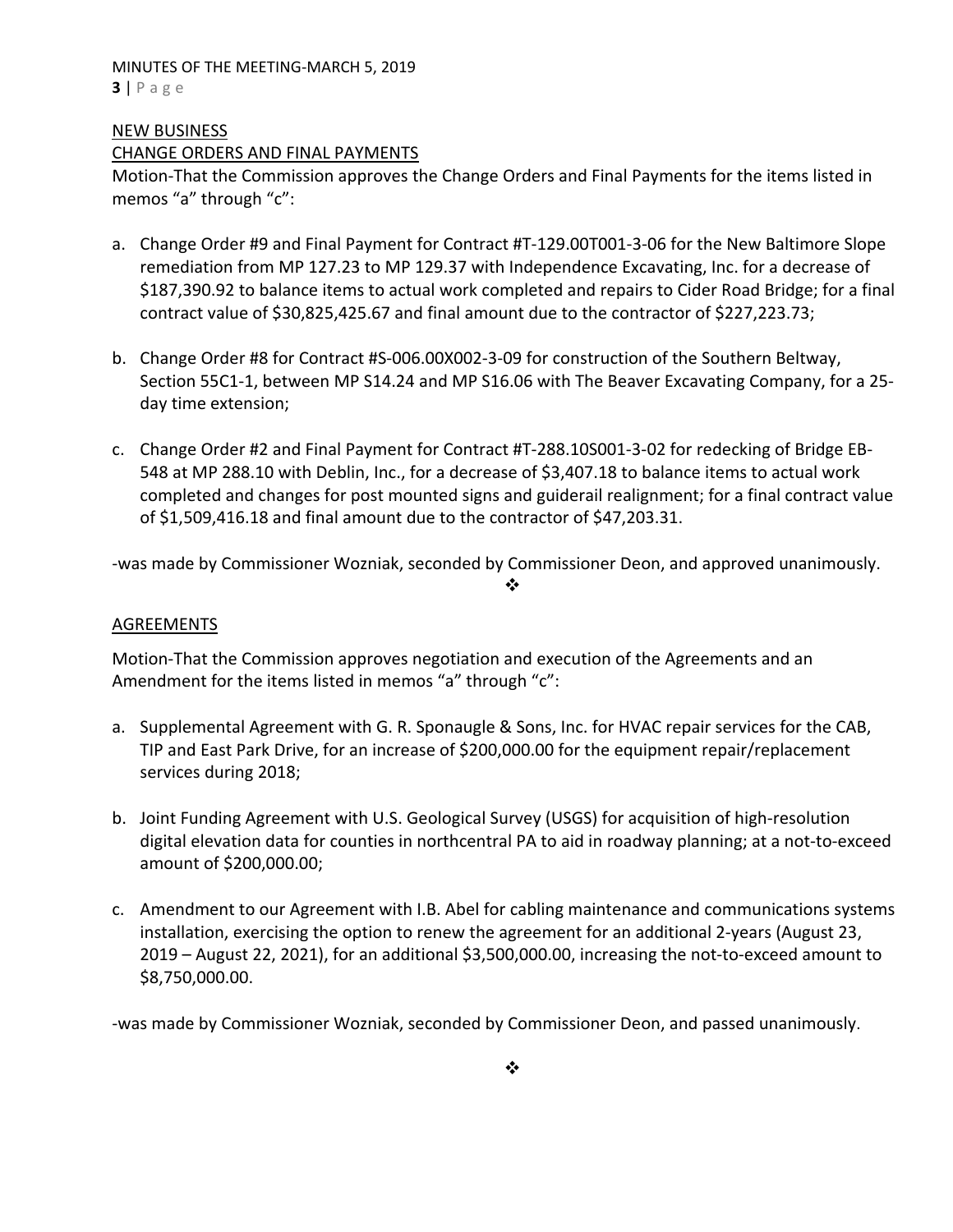### RIGHT‐OF‐WAY REQUEST

Motion-That the Commission approves the Right-of-Way Requests for the items listed in memos "a" through "d":

- a. Acquisition of Right‐of‐Way #14111‐B (Municipality of Monroeville), a total take parcel necessary for the total reconstruction project from MP 57.00 to MP 67.00 by authorizing payment of \$3,500.00 representing Section 710 statutory damages to Barone Murtha Shonberg & Associates;
- b. Acquisition of Right‐of‐Way #6007‐A‐RA (Neal R. & Beverly A. Coy), a partial take parcel necessary for the total reconstruction from MP 302.00 to MP 308.00 by authorizing payment of \$8,464.38 representing fair market value and pro‐rated taxes to Neal R. & Beverly A. Coy; authorize the appropriate Commission officials to sign the Agreement of Sale and other documents that may be required for closing; authorize the payment of additional statutory damages as calculated by the Right‐of‐Way Administrator and approved by the Chief Counsel; and payment of fair market value to the property owners is contingent upon the delivery of a deed as prepared by the Legal Department;
- c. Acquisition of Right‐of‐Way #14S337 (James F. & Nancy A. Pepke), a total take parcel necessary for construction of the Mon/Fayette Expressway, Rt. 51 to I‐376, by authorizing payment of \$80,173.04 representing fair market value, pro‐rated taxes and recording fees to Closure Settlement LLC, escrow agent; also authorize payment of \$2,160.00 representing loss of rent and residential fixed move to James F. & Nancy A. Pepke; authorize the appropriate Commission officials to execute the Agreement of Sale and other documents that may be required for closing; authorize the payment of additional statutory damages as calculated by the Right‐of‐Way Administrator and approved by the Chief Counsel; and payment of fair market value to the property owners is contingent upon their delivery of a deed as prepared by the Legal Department;
- d. Acquisition of Right‐of‐Way #14S230 (Barbara R. Rubish‐Tepedino & Michael Tepedino), a total take parcel necessary for construction of the Mon/Fayette Expressway, Rt. 51 to I‐376, by authorizing payment of \$70,487.65 representing fair market value, pro-rated taxes and recording fees to Universal Settlement Services of PA LLC; authorize the appropriate Commission officials to execute the Agreement of Sale and other documents that may be required for closing; authorize the payment of additional statutory damages as calculated by the Right‐of‐Way Administrator and approved by the Chief Counsel; and payment of fair market value to the property owners is contingent upon the delivery of a deed as prepared by the Legal Department.

‐was made by Commissioner Wozniak, seconded by Commissioner Deon, and passed unanimously.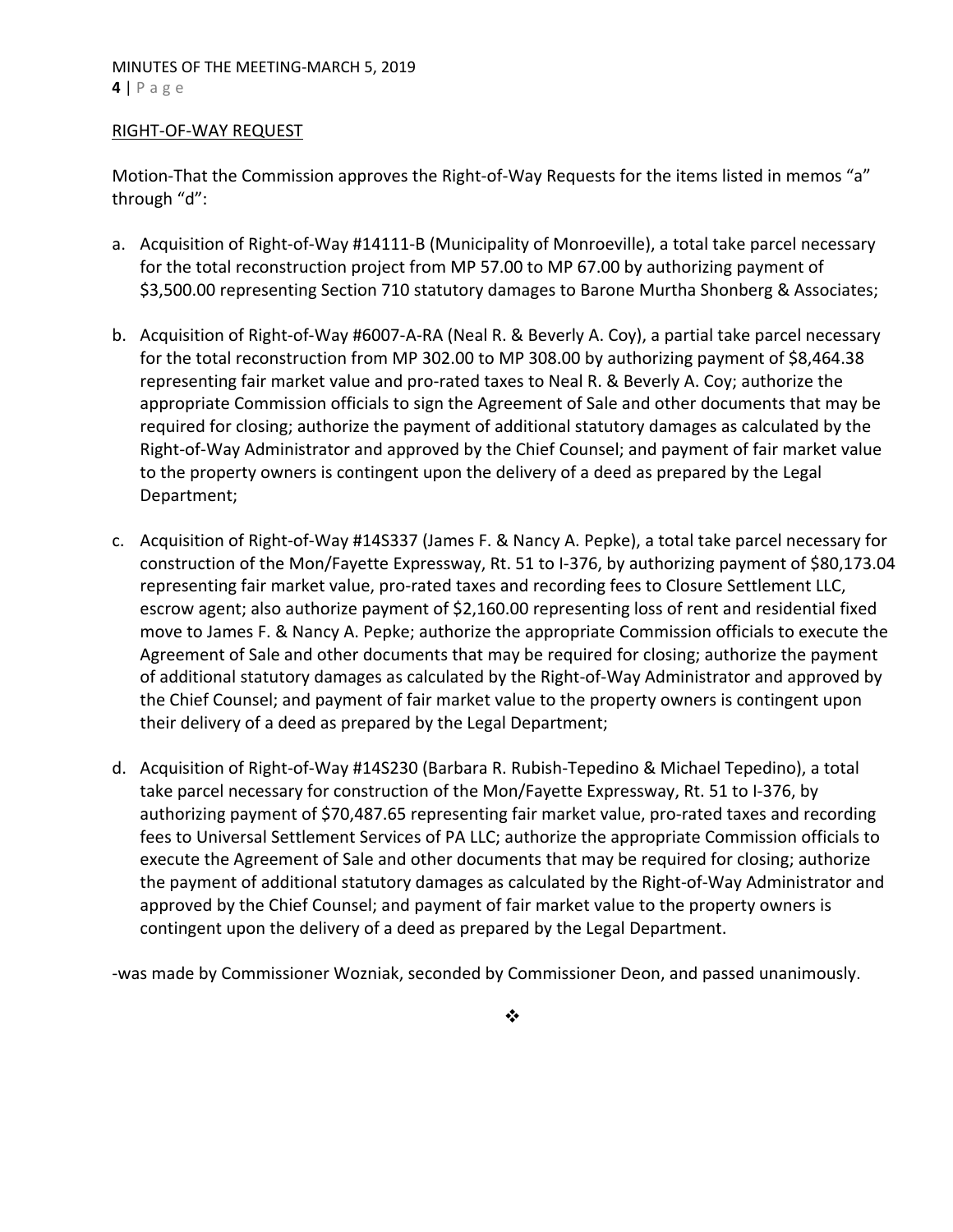MINUTES OF THE MEETING‐MARCH 5, 2019

**5** | Page

#### ADVERTISING

Motion-That the Commission approves advertising for the items listed in memos "a" and "b":

- a. Insurance broker to procure and negotiate employee insurances and benefit services;
- b. Administrator of the Commission's Project Collaboration Systems (PCS)

‐was made by Commissioner Wozniak, seconded by Commissioner Deon, and passed unanimously.

 $\frac{1}{2}$ 

### PURCHASE ORDERS

Motion‐That the Commission approves the Change Orders and Issue Purchase Orders for the items listed in memos "a" through "d":

- a. RWIS camera upgrade for video analytics, utilizing the Commonwealth's contract with Berkshire Systems Group, Inc.; at a total award of \$104,713.20;
- b. Microsoft Premier Services (March 29, 2019 March 28, 2020), utilizing the Commonwealth's contract with Microsoft Corp.; at a total award of \$121,906.69;
- c. Cisco ITS switch replacement, utilizing the Commonwealth's contract with ePlus Technology, Inc.; at a total award of \$270,547.27;
- d. Change Order to the contracts for delineation roadway markers (through December 31, 2019), for additional funds to cover requirements through the end of the year:

| <b>Uniquesource Products</b> | \$275,000.00 |
|------------------------------|--------------|
| Pexco LLC                    | 40,000.00    |
| Ennis Flint                  | 0.00         |
| <b>TOTAL CHANGE ORDER</b>    | \$315,000.00 |

‐was made by Commissioner Wozniak, seconded by Commissioner Deon, and passed unanimously.

❖

## AWARD OF CONTRACTS

Motion-That the Commission approves the Award of Contracts for the items listed in memos "a" through "c":

- a. Contract #EN‐00115‐03‐07 for construction of the ORT Cashless Tolling facility between MP A123.29 and MP A123.51, to the lowest responsive and responsible bidder, J.D. Eckman, Inc.; at a not-to-exceed amount of \$2,477,986.50 and a contingency of \$100,000.00;
- b. Contract #T‐353.00R001‐3‐02 for bituminous resurfacing between MP 352.99 and MP 355.71, to the lowest responsive and responsible bidder, James D. Morrissey, Inc.; at a not‐to‐exceed amount of \$5,487,267.50 and a contingency of \$250,000.00;